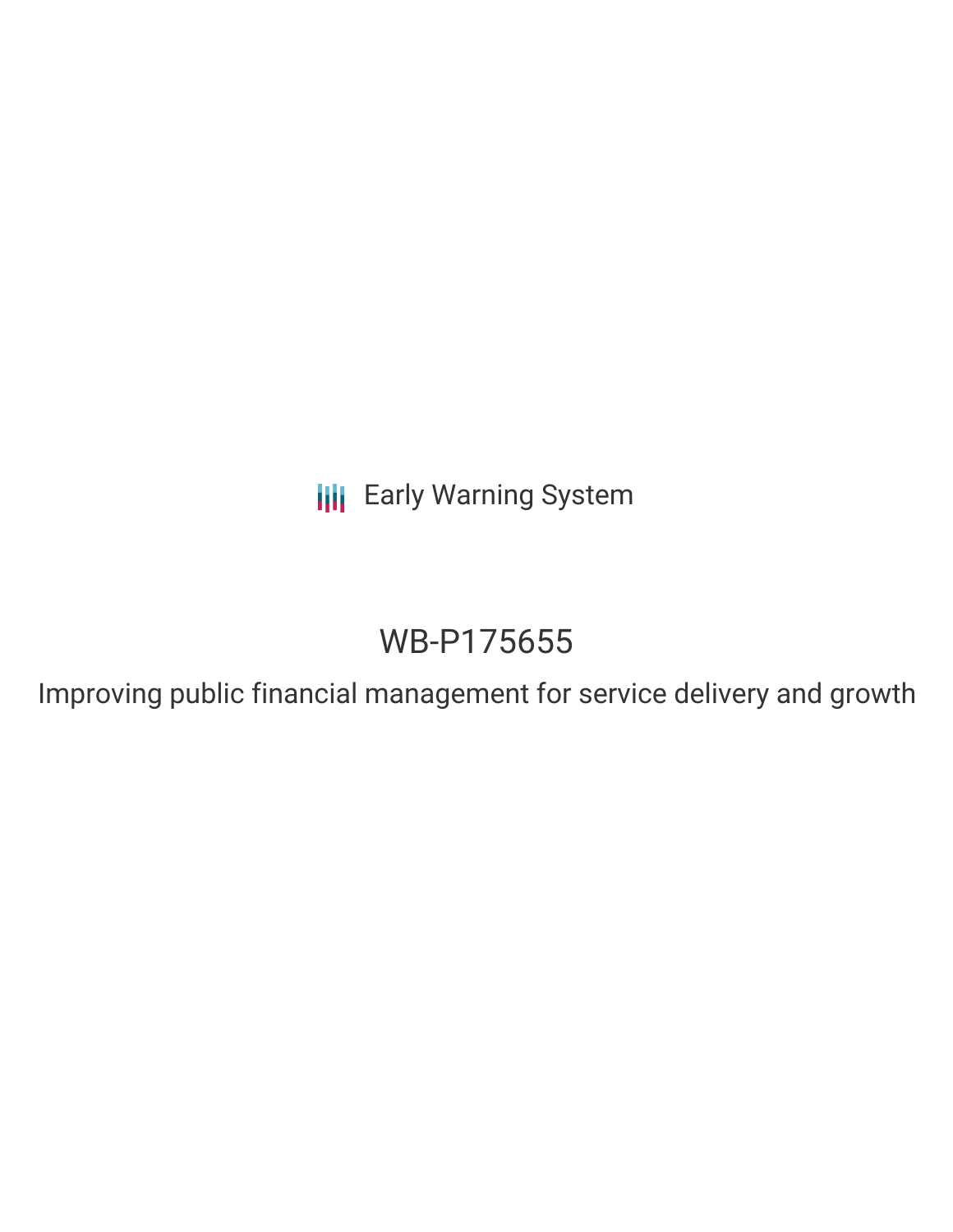

# Ш

## Early Warning System Improving public financial management for service delivery and growth

## **Quick Facts**

| <b>Countries</b>              | Serbia               |
|-------------------------------|----------------------|
| <b>Financial Institutions</b> | World Bank (WB)      |
| <b>Status</b>                 | Proposed             |
| <b>Bank Risk Rating</b>       |                      |
| <b>Borrower</b>               | Government of Serbia |
| <b>Sectors</b>                | Finance              |
| <b>Investment Type(s)</b>     | Fund                 |
| <b>Project Cost (USD)</b>     | \$75.00 million      |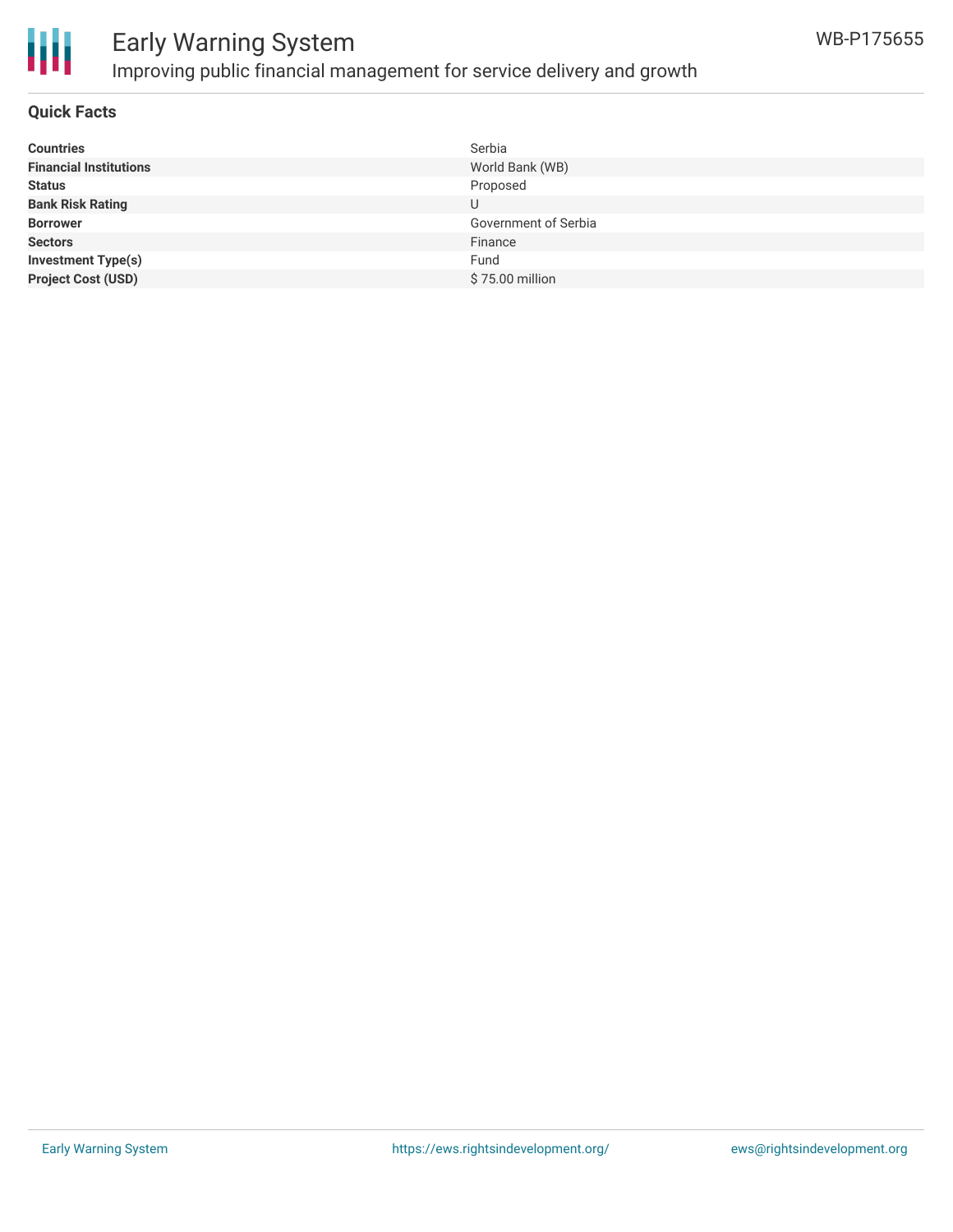

## **Project Description**

According to the bank website, the objectives of this project are to strengthen efficiency, resilience, and accountability in public financial management to support further improvements in service delivery and enable green growth.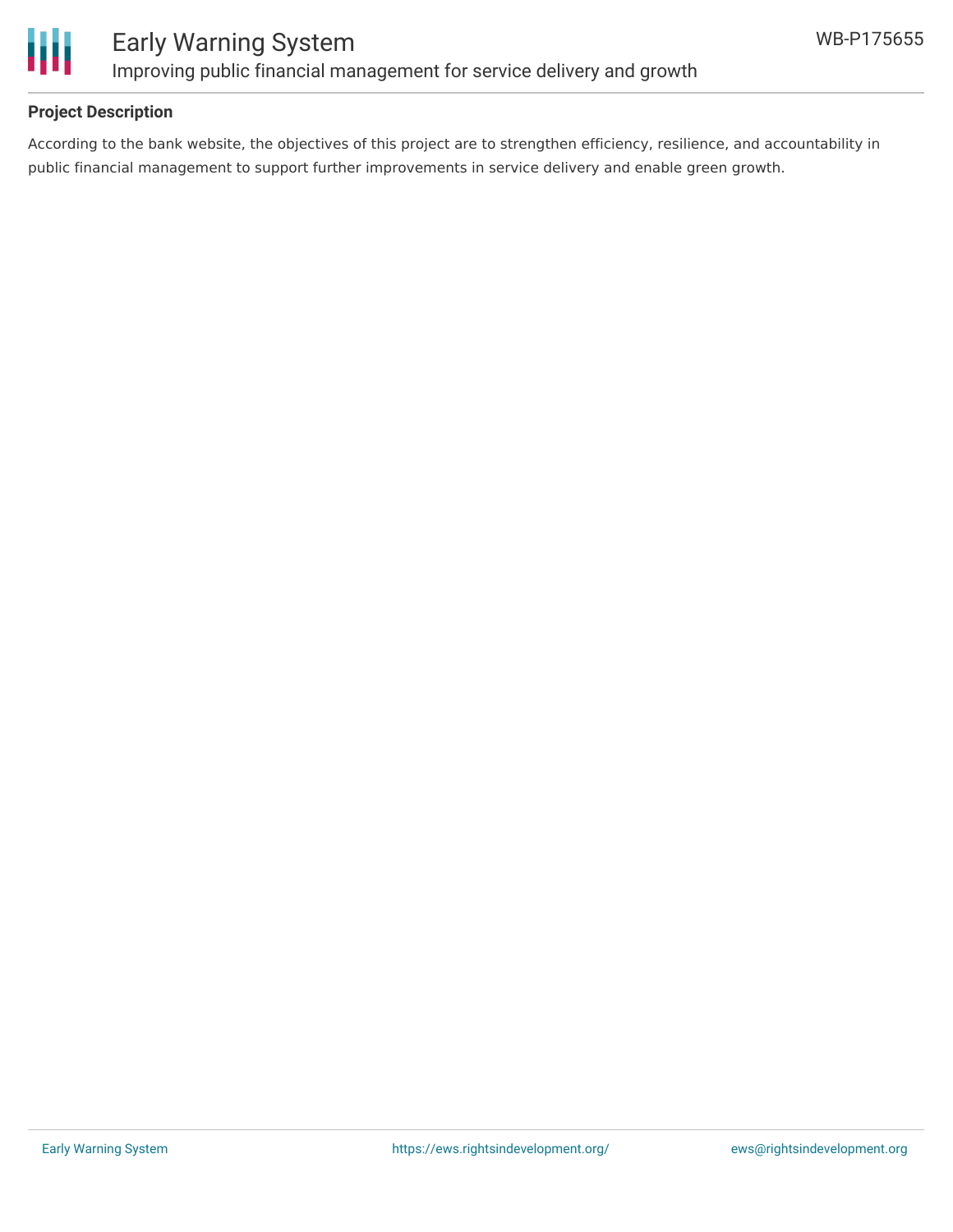

## Early Warning System Improving public financial management for service delivery and growth

## **Investment Description**

World Bank (WB)